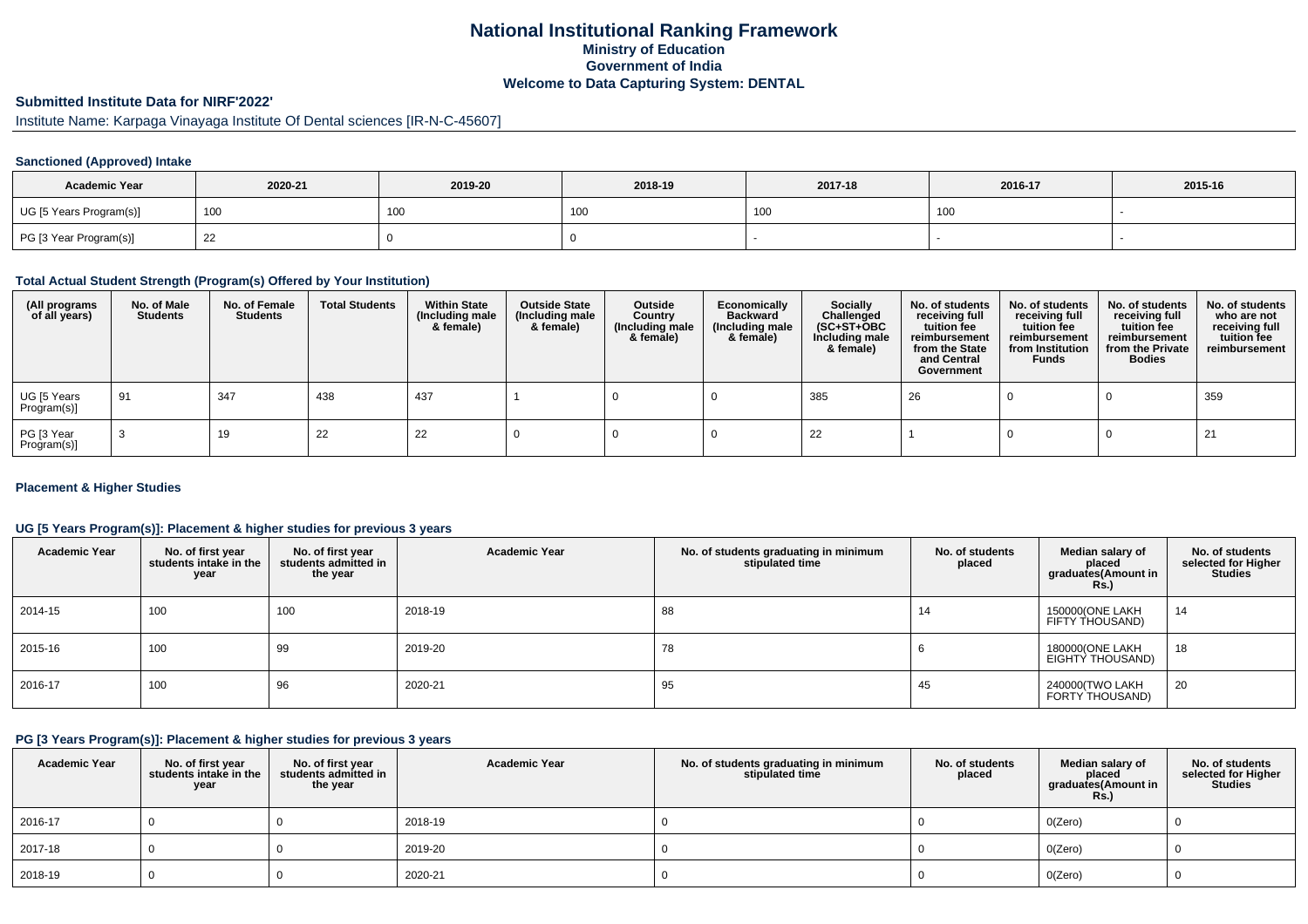#### **Ph.D Student Details**

| Ph.D (Student pursuing doctoral program till 2020-21 Students admitted in the academic year 2020-21 should not be entered here.) |                                                                 |         |         |  |  |  |  |
|----------------------------------------------------------------------------------------------------------------------------------|-----------------------------------------------------------------|---------|---------|--|--|--|--|
| <b>Total Students</b>                                                                                                            |                                                                 |         |         |  |  |  |  |
| Full Time                                                                                                                        |                                                                 |         |         |  |  |  |  |
| Part Time                                                                                                                        |                                                                 |         |         |  |  |  |  |
| No. of Ph.D students graduated (including Integrated Ph.D)                                                                       |                                                                 |         |         |  |  |  |  |
|                                                                                                                                  | 2020-21                                                         | 2019-20 | 2018-19 |  |  |  |  |
| Full Time                                                                                                                        |                                                                 |         |         |  |  |  |  |
| Part Time                                                                                                                        |                                                                 |         |         |  |  |  |  |
|                                                                                                                                  | No. of students Graduating in Super Speciality program (DM/MCH) |         |         |  |  |  |  |
| 2020-21                                                                                                                          | 2019-20                                                         | 2018-19 |         |  |  |  |  |

### **Financial Resources: Utilised Amount for the Capital expenditure for previous 3 years**

| <b>Academic Year</b>                                                                                 | 2020-21                                                                        | 2019-20                                                                          | 2018-19                                                                   |  |  |  |  |  |
|------------------------------------------------------------------------------------------------------|--------------------------------------------------------------------------------|----------------------------------------------------------------------------------|---------------------------------------------------------------------------|--|--|--|--|--|
|                                                                                                      | <b>Utilised Amount</b>                                                         | <b>Utilised Amount</b>                                                           | <b>Utilised Amount</b>                                                    |  |  |  |  |  |
| Annual Capital Expenditure on Academic Activities and Resources (excluding expenditure on buildings) |                                                                                |                                                                                  |                                                                           |  |  |  |  |  |
| Library                                                                                              | 780402 (seven lakhs eighty thousand four hundred and two)                      | 4583997 (forty five lakhs eighty three thousand nine hundred<br>and ninty seven) | 547783 (five lakh forty seven thousand seven hundred and<br>eighty three) |  |  |  |  |  |
| New Equipment for Laboratories                                                                       | 2716473 (twenty seven lakh sixteen thousand four hundred<br>and seventy three) | 3652792 (thirty six lakh fifty two thousand seven hundred and<br>ninety two)     | 3609110 (thirty six lakh nine thousand one hundred and ten)               |  |  |  |  |  |
| Other expenditure on creation of Capital Assets (excluding<br>expenditure on Land and Building)      | 2304783 (twenty three lakh four thousand seven hundred and<br>eighty three)    | 712037 (seven lakh twelve thousand and thirty sevevn)                            | 1174242 (eleven lakh seventy four thousand two hundred and<br>forty two)  |  |  |  |  |  |

# **Financial Resources: Utilised Amount for the Operational expenditure for previous 3 years**

| <b>Academic Year</b>                                                                                                                                                                            | 2020-21                                                                                      | 2019-20                                                                              | 2018-19                                                                                     |  |  |  |  |  |
|-------------------------------------------------------------------------------------------------------------------------------------------------------------------------------------------------|----------------------------------------------------------------------------------------------|--------------------------------------------------------------------------------------|---------------------------------------------------------------------------------------------|--|--|--|--|--|
|                                                                                                                                                                                                 | <b>Utilised Amount</b>                                                                       | <b>Utilised Amount</b>                                                               | <b>Utilised Amount</b>                                                                      |  |  |  |  |  |
| <b>Annual Operational Expenditure</b>                                                                                                                                                           |                                                                                              |                                                                                      |                                                                                             |  |  |  |  |  |
| Salaries (Teaching and Non Teaching staff)                                                                                                                                                      | 52891902 (five crores twenty eight lakhs ninty one thousand<br>nine hundred and two)         | 62029256 (six crores twenty lakhs twenty nine thousand two<br>hundred and fifty six) | 44464491 (four crores forty four lakhs sixty four thousand four<br>hundred and ninety four) |  |  |  |  |  |
| Maintenance of Academic Infrastructure or consumables and<br>other running expenditures (excluding maintenance of hostels<br>and allied services, rent of the building, depreciation cost, etc) | 22373276 (two crore twenty three lakh seventy three thousand<br>two hundred and seventy six) | 19799009 (one crore ninty seven lakh ninty nine thousand nine                        | 13886222 (one crores thirty eight lakh eighty six thousand two<br>hundred and twenty two)   |  |  |  |  |  |
| Seminars/Conferences/Workshops                                                                                                                                                                  | 156086 (one lakh fifty six thousand eighty six)                                              | 345000 (three lakh forty five thousand)                                              | 196041 (one lakh ninety six thousand and forty one)                                         |  |  |  |  |  |

**IPR**

| Calendar year            | 2020 | 2019 | 2018 |  |
|--------------------------|------|------|------|--|
| No. of Patents Published |      |      |      |  |
| No. of Patents Granted   |      |      |      |  |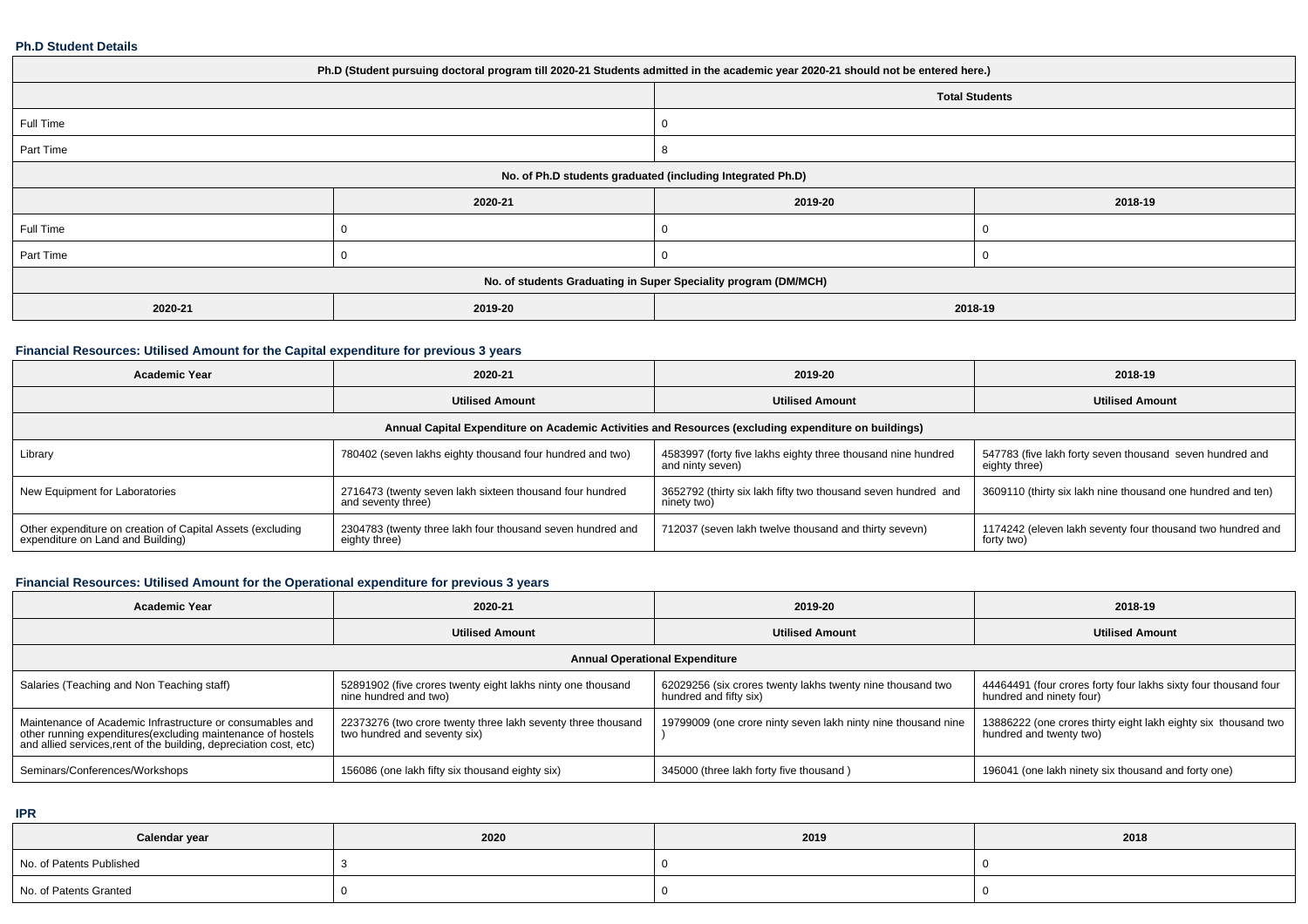### **Sponsored Research Details**

| <b>Financial Year</b>                    | 2020-21 | 2019-20               | 2018-19               |
|------------------------------------------|---------|-----------------------|-----------------------|
| Total no. of Sponsored Projects          |         |                       |                       |
| Total no. of Funding Agencies            |         |                       |                       |
| Total Amount Received (Amount in Rupees) |         | 75000                 | 75000                 |
| Amount Received in Words                 | Zero    | seventy five thousand | seventy five thousand |

# **OPD Attendance & Bed Occupancy**

| Average OPD attendance in the calendar year 2020. | 139 |
|---------------------------------------------------|-----|
|---------------------------------------------------|-----|

### **PCS Facilities: Facilities of physically challenged students**

| 1. Do your institution buildings have Lifts/Ramps?                                                                                                         | Yes, more than 80% of the buildings |
|------------------------------------------------------------------------------------------------------------------------------------------------------------|-------------------------------------|
| 2. Do your institution have provision for walking aids, including wheelchairs and transportation from one building to another for<br>handicapped students? | Yes                                 |
| 3. Do your institution buildings have specially designed toilets for handicapped students?                                                                 | Yes, more than 80% of the buildings |

## **Faculty Details**

| Srno           | Name                                  | Age | Designation                                         | Gender | Qualification | Experience (In<br>Months) | <b>Currently working</b><br>with institution? | <b>Joining Date</b> | <b>Leaving Date</b>      | <b>Association type</b> |
|----------------|---------------------------------------|-----|-----------------------------------------------------|--------|---------------|---------------------------|-----------------------------------------------|---------------------|--------------------------|-------------------------|
|                | DR A MATHAN<br><b>MOHAN</b>           | 48  | Dean / Principal /<br>Director / Vice<br>Chancellor | Male   | <b>MDS</b>    | 229                       | Yes                                           | 31-03-2009          | $\overline{\phantom{a}}$ | Regular                 |
| $\overline{2}$ | DR BALAGUHAN                          | 41  | Professor                                           | Male   | <b>MDS</b>    | 169                       | Yes                                           | 01-06-2007          | $\sim$                   | Regular                 |
| 3              | <b>DR BALAJI</b><br><b>SRIKANTH R</b> | 42  | Reader                                              | Male   | <b>MDS</b>    | 97                        | Yes                                           | 10-06-2019          | $\sim$                   | Regular                 |
| $\overline{4}$ | DR G R<br>KARTHIKEYAN                 | 40  | Reader                                              | Male   | <b>MDS</b>    | 99                        | Yes                                           | 15-04-2013          | $\sim$                   | Regular                 |
| 5              | DR DEEPAK V                           | 36  | Reader                                              | Male   | <b>MDS</b>    | 68                        | Yes                                           | 26-11-2015          | $\sim$                   | Regular                 |
| 6              | DR NIRMALA<br><b>DEVAR</b>            | 31  | Lecturer                                            | Female | <b>MDS</b>    | 42                        | Yes                                           | 10-09-2019          | $\sim$                   | Regular                 |
| $\overline{7}$ | DR C<br>RAJAKALYANI                   | 40  | Other                                               | Female | <b>BDS</b>    | 81                        | Yes                                           | 03-11-2014          | $\overline{\phantom{a}}$ | Regular                 |
| 8              | DR M BANUPRIYA                        | 28  | Other                                               | Female | <b>BDS</b>    | 55                        | Yes                                           | 12-12-2016          | $\sim$                   | Regular                 |
| 9              | DR V MEENA                            | 29  | Other                                               | Female | <b>BDS</b>    | 73                        | Yes                                           | 16-05-2015          | $\sim$                   | Regular                 |
| 10             | DR MAGESH TVLS                        | 45  | Other                                               | Male   | <b>BDS</b>    | 38                        | Yes                                           | 01-07-2019          | $\sim$                   | Regular                 |
| 11             | DR R KAMALA<br><b>KANNAN</b>          | 41  | Professor                                           | Male   | <b>MDS</b>    | 177                       | Yes                                           | 02-04-2007          | $\sim$                   | Regular                 |
| 12             | DR S BASKARAN                         | 51  | Professor                                           | Male   | MDS           | 270                       | Yes                                           | 03-07-2008          | $\sim$                   | Regular                 |
| 13             | DR C NAGAPPAN                         | 35  | Reader                                              | Male   | <b>MDS</b>    | 96                        | Yes                                           | 01-08-2013          | $\sim$                   | Regular                 |
| 14             | DR GOKUL S                            | 33  | Reader                                              | Male   | <b>MDS</b>    | 73                        | Yes                                           | 01-10-2019          | $\sim$                   | Regular                 |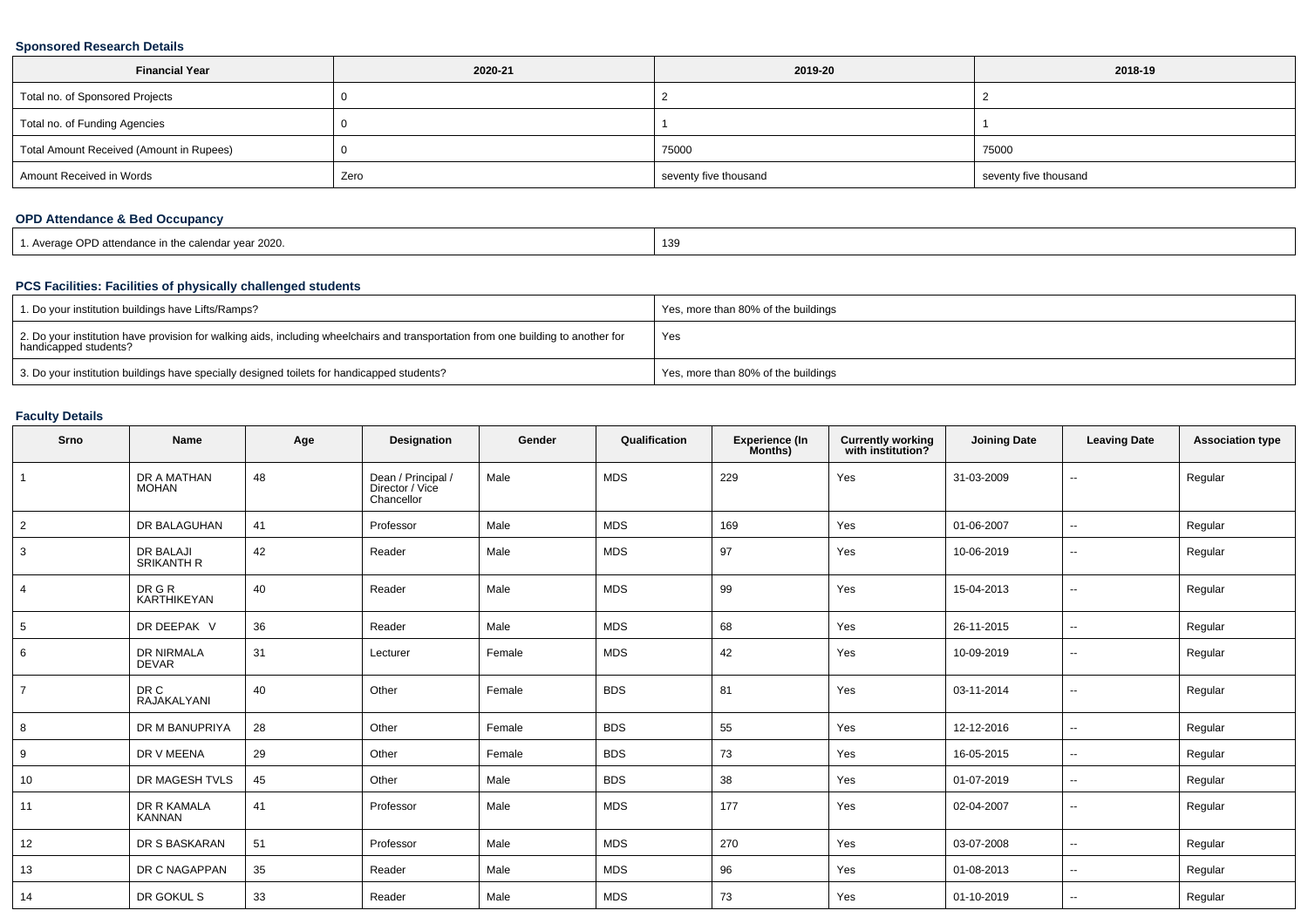| 15 | DR ARUN J                              | 34     | Lecturer  | Male   | <b>MDS</b> | 48  | Yes | 27-07-2017 | $\overline{\phantom{a}}$ | Regular |
|----|----------------------------------------|--------|-----------|--------|------------|-----|-----|------------|--------------------------|---------|
| 16 | DR V RAM KUMAR                         | 34     | Lecturer  | Male   | <b>MDS</b> | 36  | Yes | 09-07-2018 | --                       | Regular |
| 17 | DR J<br>RAGHUNATHAN                    | 40     | Lecturer  | Male   | <b>MDS</b> | 44  | Yes | 01-08-2018 | $\overline{\phantom{a}}$ | Regular |
| 18 | DR N C ARUN<br>PRASAD                  | 29     | Lecturer  | Male   | <b>MDS</b> | 26  | Yes | 01-06-2019 | $\sim$                   | Regular |
| 19 | DR SAMEERA Y                           | 33     | Lecturer  | Female | <b>MDS</b> | 26  | Yes | 01-06-2019 | Ξ.                       | Regular |
| 20 | DR S VINOTH<br>KUMAR                   | 31     | Lecturer  | Male   | <b>MDS</b> | 16  | Yes | 11-03-2020 | $\overline{\phantom{a}}$ | Regular |
| 21 | DR YATHALURU<br>RAMYAKRISHNA           | 31     | Other     | Female | <b>BDS</b> | 81  | Yes | 07-10-2014 | $\overline{\phantom{a}}$ | Regular |
| 22 | DR R<br>THIRUNAVUKKARA<br>SU           | 45     | Professor | Male   | <b>MDS</b> | 232 | Yes | 02-05-2007 | --                       | Regular |
| 23 | DR C NIRUPAMA                          | 46     | Professor | Female | <b>MDS</b> | 213 | Yes | 01-01-2008 | Ξ.                       | Regular |
| 24 | DR.<br>MURALIDHARAN D                  | 34     | Reader    | Male   | <b>MDS</b> | 69  | Yes | 15-10-2015 | $\overline{\phantom{a}}$ | Regular |
| 25 | DR J TAMIZHMANI                        | 33     | Lecturer  | Male   | <b>MDS</b> | 60  | Yes | 25-07-2016 | $\overline{\phantom{a}}$ | Regular |
| 26 | DR PRASHANTH C                         | 32     | Lecturer  | Male   | <b>MDS</b> | 45  | Yes | 02-11-2017 | $\overline{\phantom{a}}$ | Regular |
| 27 | DR M<br><b>BHUVANESWARI</b>            | 28     | Lecturer  | Female | <b>MDS</b> | 24  | Yes | 02-01-2020 | $\sim$                   | Regular |
| 28 | DR VIMALA K                            | 29     | Other     | Female | <b>BDS</b> | 73  | Yes | 16-05-2015 | $\sim$                   | Regular |
| 29 | DR MAHESH<br>KUMAR P                   | 49     | Professor | Male   | <b>MDS</b> | 150 | Yes | 20-06-2019 | $\overline{\phantom{a}}$ | Regular |
| 30 | DR R VIGNESH<br><b>GUPTHA</b>          | 33     | Reader    | Male   | <b>MDS</b> | 85  | Yes | 16-06-2014 | $\overline{\phantom{a}}$ | Regular |
| 31 | DR SUNIL KUMAR<br>м                    | 35     | Reader    | Male   | <b>MDS</b> | 82  | Yes | 02-07-2019 | $\overline{\phantom{a}}$ | Regular |
| 32 | DR ARJUN<br><b>THOMAS</b>              | 31     | Lecturer  | Male   | <b>MDS</b> | 31  | Yes | 02-01-2019 | $\overline{\phantom{a}}$ | Regular |
| 33 | DR VIVEK K                             | 36     | Reader    | Male   | <b>MDS</b> | 59  | Yes | 01-04-2019 | $\overline{\phantom{a}}$ | Regular |
| 34 | DR SUDHIR KM                           | 39     | Professor | Male   | <b>MDS</b> | 158 | Yes | 08-11-2018 | --                       | Regular |
| 35 | DR S VISHNU<br>PRASAD                  | 38     | Professor | Male   | <b>MDS</b> | 122 | Yes | 06-06-2011 | --                       | Regular |
| 36 | DR SREENIDHI S                         | 37     | Reader    | Female | <b>MDS</b> | 99  | Yes | 01-05-2019 | $\overline{\phantom{a}}$ | Regular |
| 37 | DR J MAHESH                            | 33     | Lecturer  | Male   | <b>MDS</b> | 43  | Yes | 01-02-2019 | $\sim$                   | Regular |
| 38 | DR G<br>INDRAPRIYADHAR<br><b>SHINI</b> | 35     | Lecturer  | Female | <b>MDS</b> | 25  | Yes | 14-06-2019 | --                       | Regular |
| 39 | DR K SANTHOSH                          | 32     | Other     | Male   | <b>BDS</b> | 90  | Yes | 30-01-2014 | $\overline{\phantom{a}}$ | Regular |
| 40 | DR A SANTHOSH                          | 30     | Other     | Male   | <b>BDS</b> | 54  | Yes | 01-02-2017 | $\sim$                   | Regular |
| 41 | DR M SATHISH<br><b>KUMAR</b>           | $47\,$ | Professor | Male   | <b>MDS</b> | 237 | Yes | 24-01-2012 | $\overline{\phantom{a}}$ | Regular |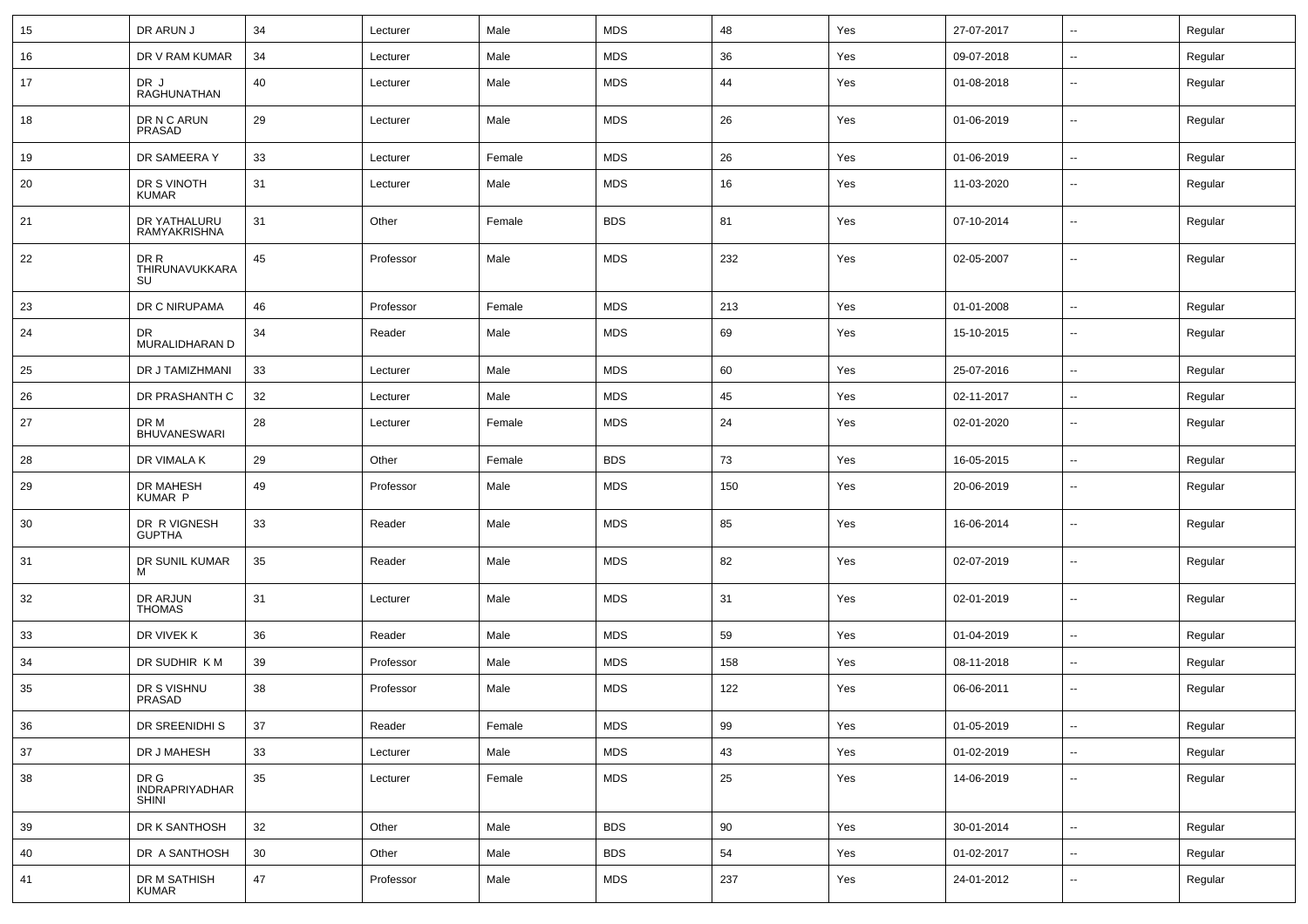| 42 | DR P KARTHIKA                        | 41     | Reader    | Female | <b>MDS</b> | 104 | Yes | 17-11-2012 | ⊷.                       | Regular |
|----|--------------------------------------|--------|-----------|--------|------------|-----|-----|------------|--------------------------|---------|
| 43 | DR MARY TRESA<br><b>JEYAPRIYA</b>    | 36     | Reader    | Female | <b>MDS</b> | 77  | Yes | 02-02-2015 | $\overline{\phantom{a}}$ | Regular |
| 44 | DR M<br>ARUNACHALAM                  | 34     | Reader    | Male   | <b>MDS</b> | 66  | Yes | 01-02-2016 | ⊷.                       | Regular |
| 45 | DR K<br>CHANDRAMOHAN                 | 41     | Lecturer  | Male   | <b>MDS</b> | 36  | Yes | 05-09-2019 | $\overline{\phantom{a}}$ | Regular |
| 46 | DR R R<br>MAHENDRA RAJ               | 56     | Professor | Male   | <b>MDS</b> | 328 | Yes | 01-02-2018 | ⊷.                       | Regular |
| 47 | DR T SARAVANAN                       | 41     | Professor | Male   | <b>MDS</b> | 147 | Yes | 16-04-2009 | Ξ.                       | Regular |
| 48 | DR K R SHAKILA                       | 45     | Professor | Female | <b>MDS</b> | 134 | Yes | 24-05-2010 | ⊷.                       | Regular |
| 49 | DR T S VINODHINI                     | 41     | Reader    | Female | <b>MDS</b> | 118 | Yes | 01-10-2011 | ⊷.                       | Regular |
| 50 | DR KALAI SELVI V                     | 37     | Lecturer  | Female | <b>MDS</b> | 98  | Yes | 24-06-2019 | $\sim$                   | Regular |
| 51 | <b>DRLP</b><br>RAGHUPATHY            | 33     | Lecturer  | Male   | <b>MDS</b> | 27  | Yes | 12-10-2020 | ⊷.                       | Regular |
| 52 | DR I POORNIMA                        | 32     | Other     | Female | <b>BDS</b> | 20  | Yes | 09-03-2020 | $\sim$                   | Regular |
| 53 | DR K MADHURAM                        | 44     | Professor | Female | <b>MDS</b> | 184 | Yes | 01-10-2007 | ⊷.                       | Regular |
| 54 | DR V NAVEEN<br><b>KUMAR</b>          | 40     | Professor | Male   | <b>MDS</b> | 147 | Yes | 20-04-2009 | $\overline{\phantom{a}}$ | Regular |
| 55 | DR ASHOK<br>LEBURU                   | 40     | Reader    | Male   | <b>MDS</b> | 108 | Yes | 16-07-2012 | $\sim$                   | Regular |
| 56 | DR N PRAVEEN                         | 36     | Reader    | Male   | <b>MDS</b> | 78  | Yes | 02-02-2015 | $\overline{\phantom{a}}$ | Regular |
| 57 | DR KIRTHIKA N                        | 34     | Reader    | Female | <b>MDS</b> | 98  | Yes | 06-05-2013 | $\overline{\phantom{a}}$ | Regular |
| 58 | DR ATHUL BABU<br>KURIAN              | 34     | Lecturer  | Male   | <b>MDS</b> | 26  | Yes | 01-06-2019 | $\overline{\phantom{a}}$ | Regular |
| 59 | DR MANOJKUMAR<br>Т                   | 28     | Lecturer  | Male   | <b>MDS</b> | 25  | Yes | 01-07-2019 | --                       | Regular |
| 60 | DR THIRUMALAI V                      | 29     | Lecturer  | Male   | <b>MDS</b> | 25  | Yes | 20-06-2019 | $\overline{\phantom{a}}$ | Regular |
| 61 | <b>DRKE</b><br>SELVENDRAN            | 34     | Reader    | Male   | <b>MDS</b> | 85  | Yes | 16-06-2014 | $\mathbf{u}$             | Regular |
| 62 | DR<br>PARTHASARATHY<br>R             | 28     | Lecturer  | Male   | <b>MDS</b> | 15  | Yes | 12-10-2020 | $\overline{\phantom{a}}$ | Regular |
| 63 | DR JHANSI RANI<br><b>BUDIDAPALLI</b> | 34     | Other     | Female | <b>BDS</b> | 82  | Yes | 10-09-2014 |                          | Regular |
| 64 | DR A ANIZ                            | 41     | Professor | Male   | <b>MDS</b> | 174 | Yes | 18-01-2007 | ш.                       | Regular |
| 65 | DR R HEMALATHA                       | 41     | Professor | Female | <b>MDS</b> | 149 | Yes | 06-02-2009 | $\sim$                   | Regular |
| 66 | DR M<br>LAKSHMIGANTHAN               | $37\,$ | Professor | Male   | <b>MDS</b> | 131 | Yes | 17-09-2014 | $\sim$                   | Regular |
| 67 | DR C P DHIVAKAR                      | 34     | Reader    | Male   | <b>MDS</b> | 97  | Yes | 01-07-2013 | $\sim$                   | Regular |
| 68 | DR DIVYA SHREE<br>P                  | 30     | Lecturer  | Female | <b>MDS</b> | 26  | Yes | 03-06-2019 | −−                       | Regular |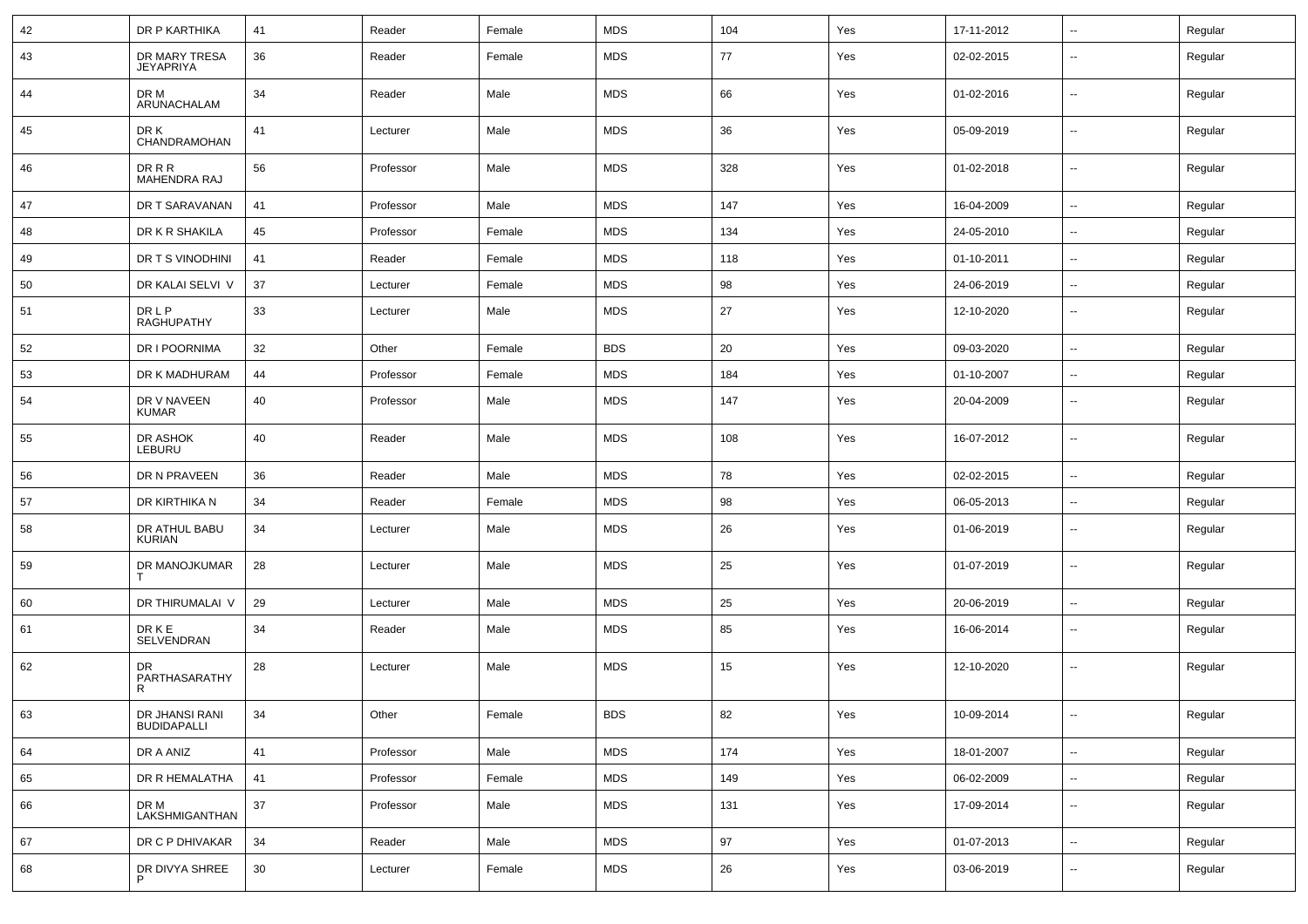| 69 | DR ARVINTH<br><b>VISHNUR</b>              | 29 | Lecturer                   | Male   | <b>MDS</b>           | 25  | Yes | 17-06-2019 | $\overline{\phantom{a}}$ | Regular |
|----|-------------------------------------------|----|----------------------------|--------|----------------------|-----|-----|------------|--------------------------|---------|
| 70 | DR K<br><b>DURAIPANDIAN</b>               | 46 | Professor                  | Male   | MD                   | 120 | Yes | 20-07-2011 | $\overline{\phantom{a}}$ | Regular |
| 71 | <b>G SIVAKUMARAN</b>                      | 46 | <b>Assistant Professor</b> | Male   | M.Sc.                | 189 | Yes | 29-10-2009 | $\overline{\phantom{a}}$ | Regular |
| 72 | DR A<br>THAMARAISELVI                     | 31 | <b>Assistant Professor</b> | Female | MD                   | 60  | Yes | 30-07-2016 | $\overline{\phantom{a}}$ | Regular |
| 73 | DR<br>ANTONYAMMAL                         | 45 | <b>Assistant Professor</b> | Female | MD                   | 20  | Yes | 02-09-2019 | $\overline{\phantom{a}}$ | Regular |
| 74 | DR<br>NAVINRAJARATHN<br>AM                | 48 | Professor                  | Male   | MD                   | 190 | Yes | 27-05-2016 | $\overline{\phantom{a}}$ | Regular |
| 75 | <b>UMAMAHESWARI</b>                       | 41 | <b>Assistant Professor</b> | Female | M.Sc.                | 158 | Yes | 02-05-2008 | $\sim$                   | Regular |
| 76 | A LALITHAMMA                              | 36 | <b>Assistant Professor</b> | Female | M.Sc.                | 139 | Yes | 19-12-2009 | $\sim$                   | Regular |
| 77 | R SARAVANAN                               | 39 | <b>Assistant Professor</b> | Male   | M.Sc.                | 169 | Yes | 04-06-2007 | $\overline{\phantom{a}}$ | Regular |
| 78 | DR B PRATHAP                              | 36 | Associate Professor        | Male   | MD                   | 146 | Yes | 08-06-2012 | $\overline{a}$           | Regular |
| 79 | DR SESHATHRI                              | 34 | <b>Assistant Professor</b> | Male   | <b>MD</b>            | 98  | Yes | 01-07-2016 | $\overline{\phantom{a}}$ | Regular |
| 80 | DR SUNIL<br><b>MHATARBAVISHW</b><br>ASRAO | 50 | <b>Assistant Professor</b> | Male   | MD                   | 84  | Yes | 09-07-2014 | $\overline{\phantom{a}}$ | Regular |
| 81 | DR KARTHIK S                              | 34 | Associate Professor        | Male   | <b>MD</b>            | 85  | Yes | 02-06-2014 | $\overline{\phantom{a}}$ | Regular |
| 82 | DR MADHUMITHA                             | 33 | <b>Assistant Professor</b> | Female | MD                   | 49  | Yes | 15-07-2019 | $\sim$                   | Regular |
| 83 | <b>DR HAMSINI</b>                         | 33 | <b>Assistant Professor</b> | Female | MD                   | 24  | Yes | 15-07-2020 | $\sim$                   | Regular |
| 84 | DR K BALAN                                | 37 | Professor                  | Male   | MD                   | 110 | Yes | 01-07-2017 | $\sim$                   | Regular |
| 85 | DR ABIRAMY<br><b>LAKSHMI</b>              | 36 | Associate Professor        | Female | MD                   | 80  | Yes | 24-11-2014 | $\overline{\phantom{a}}$ | Regular |
| 86 | DR ARIVAZHAGAN                            | 63 | Associate Professor        | Male   | MS                   | 353 | Yes | 24-08-2015 | $\overline{\phantom{a}}$ | Regular |
| 87 | DR MOHAN RAJ                              | 37 | Associate Professor        | Male   | MS                   | 79  | Yes | 18-12-2014 | $\overline{\phantom{a}}$ | Regular |
| 88 | DR RAM PRASATH                            | 30 | <b>Assistant Professor</b> | Male   | <b>MS</b>            | 38  | Yes | 25-05-2018 | $\overline{\phantom{a}}$ | Regular |
| 89 | DR SUBRAMANIYA<br><b>BARATHIYAR</b>       | 68 | Professor                  | Male   | MD                   | 305 | Yes | 05-03-2018 | $\overline{\phantom{a}}$ | Regular |
| 90 | DR P MANOHAR                              | 39 | Professor                  | Male   | <b>MD</b>            | 158 | Yes | 07-12-2011 | $\overline{\phantom{a}}$ | Regular |
| 91 | VISUVASAM                                 | 33 | Assistant Professor        | Male   | M.Sc.                | 100 | Yes | 05-04-2019 | $\overline{\phantom{a}}$ | Regular |
| 92 | DR SUJATHA                                | 49 | Professor                  | Male   | MD                   | 324 | Yes | 23-12-2013 | $\sim$                   | Regular |
| 93 | DR DHINESH BABU                           | 35 | Professor                  | Male   | $\mathsf{MS}\xspace$ | 108 | Yes | 03-07-2012 | $\overline{\phantom{a}}$ | Regular |
| 94 | DR USHA<br>SADASIVAM                      | 59 | Professor                  | Female | Ph.D                 | 295 | Yes | 05-02-2020 | $\overline{\phantom{a}}$ | Regular |
| 95 | DR S M<br>MOHAMMED<br>REBAYUDEEN          | 30 | <b>Assistant Professor</b> | Male   | <b>MD</b>            | 14  | Yes | 18-12-2020 | $\overline{\phantom{a}}$ | Regular |
| 96 | Dr S Pradeep<br>Sankar                    | 31 | Lecturer                   | Male   | <b>MDS</b>           | 14  | Yes | 05-02-2021 | $\overline{\phantom{a}}$ | Regular |